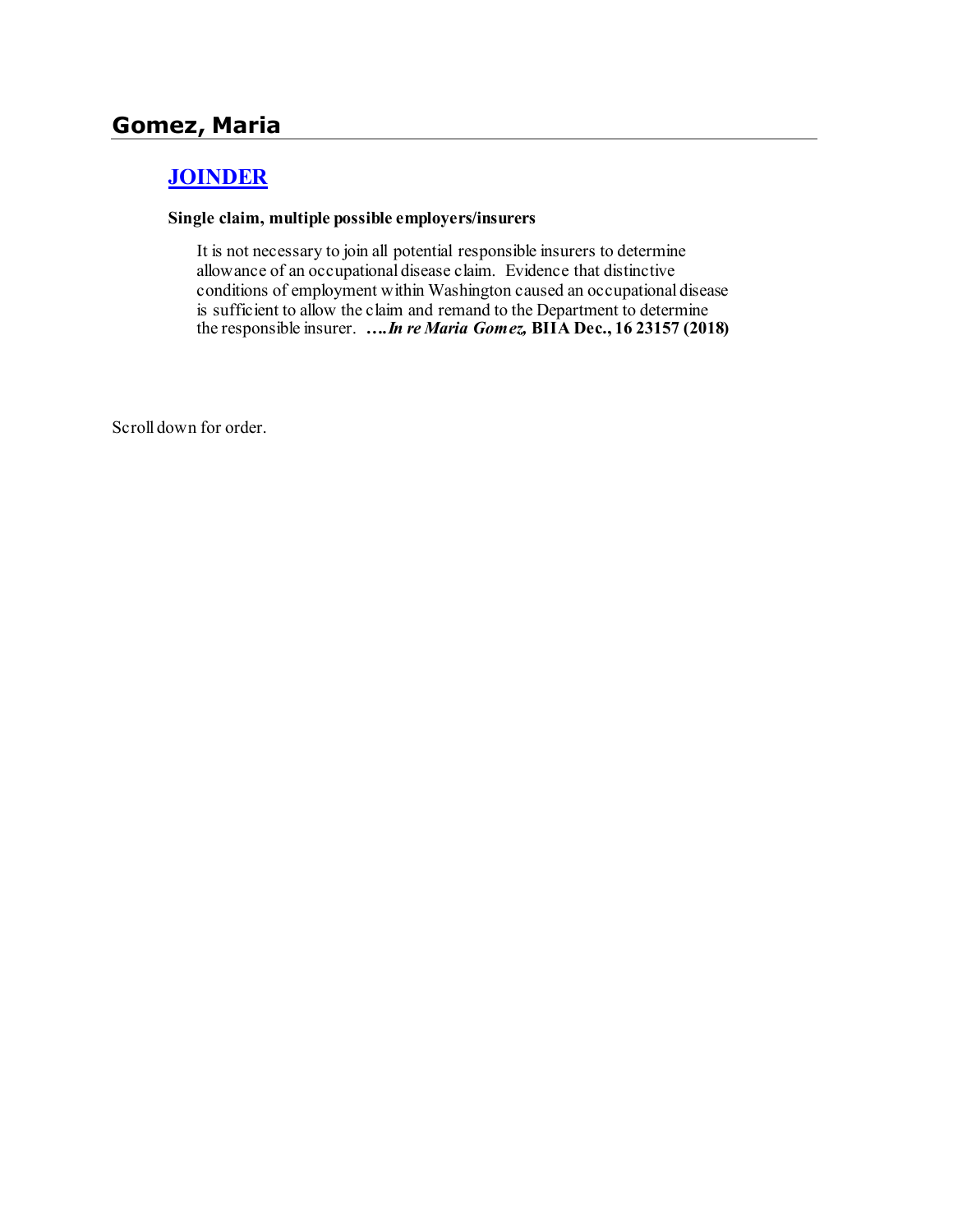### **BEFORE THE BOARD OF INDUSTRIAL INSURANCE APPEALS STATE OF WASHINGTON**

**)**

**IN RE: MARIA M. GARCIA GOMEZ ) DOCKET NO. 16 23157**

# **CLAIM NO. SH-29967 ) DECISION AND ORDER**

The claimant, Maria M. Garcia Gomez, worked most of her adult life as an agricultural laborer. In 2005, she began to develop painful symptoms in her right arm. In 2009, she filed a claim for an occupational disease. The claim was allowed and she received treatment for multiple conditions in her right arm and shoulder. Her claim was closed in 2012 without any award for permanent impairment. She continued working as an agricultural laborer and in 2015 applied to reopen her claim. Her reopening application was denied.

In 2016, Ms. Garcia filed a new claim for an occupational disease due to the ongoing symptoms in her right arm and shoulder. The Department denied Ms. Garcia's claim. Ms. Garcia argued that her ongoing problems in her right arm and shoulder arose naturally and proximately out of the distinctive conditions of her employment as an agricultural laborer. The industrial appeals judge allowed the claim as an occupational disease for a number of conditions, which he referred to collectively as "worsened right upper extremity conditions." The industrial appeals judge declined to reach the issue of whether the employer, Borton & Sons, was the responsible employer for the claim and instead remanded the matter to the Department to make such a determination.

The employer argues that the evidence did not support allowance of the claim or, in the alternative, that the appeal should be remanded for further hearings in order to determine employer responsibility. We agree with the industrial appeals judge's decision to allow the claim. We further agree that it would not be appropriate for us to determine whether Borton & Sons or another employer should be the responsible insurer for this claim because the question has not been first addressed by the Department. However, we find that allowance of the claim for "worsened right upper extremity conditions" is vague and have granted review to amend the findings of fact and conclusions of law to include the specific conditions that should be allowed under the claim. The Department order is **REVERSED AND REMANDED** to allow the claim as an occupational disease and to take such further action as the facts and law require.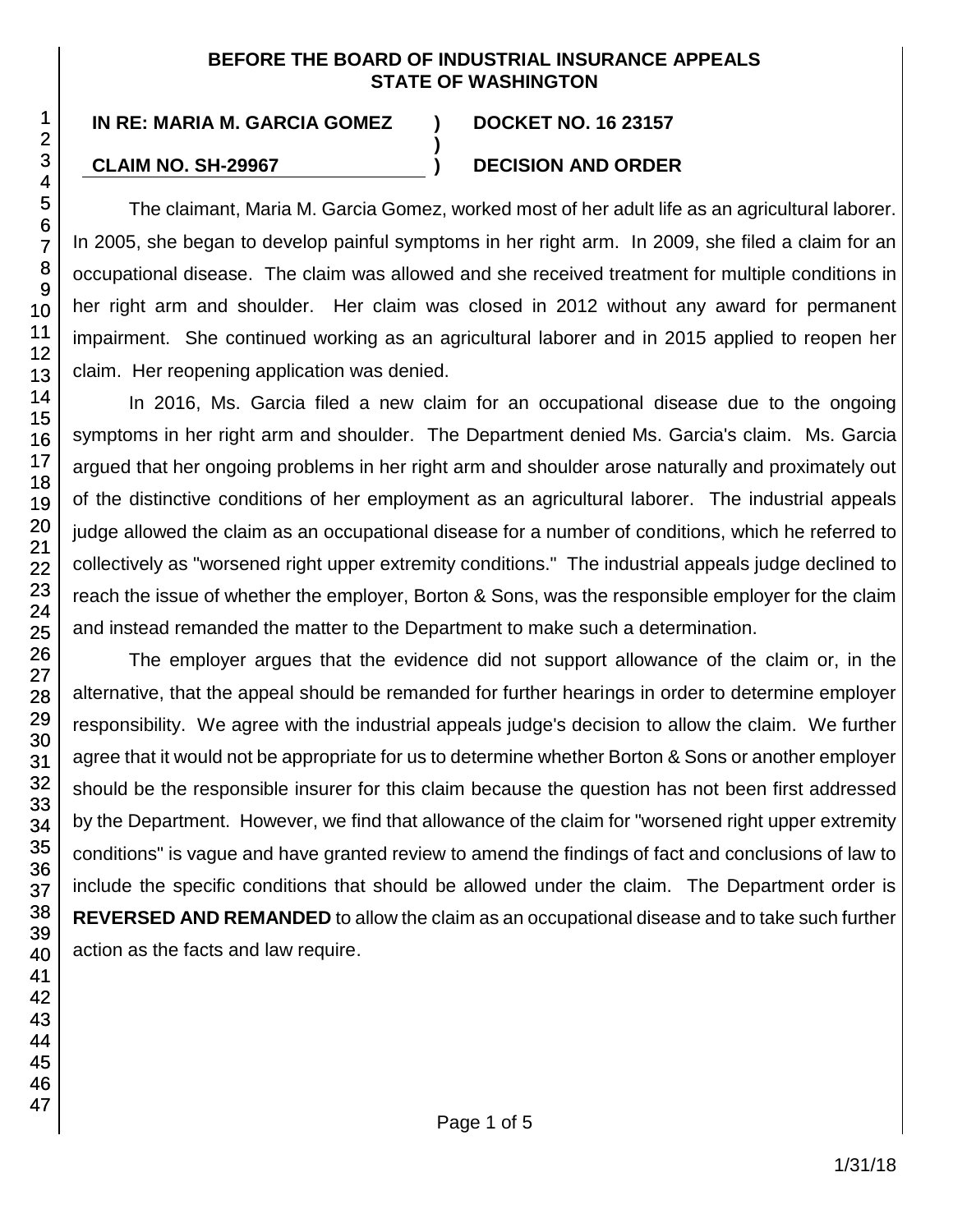#### **DISCUSSION**

In its Petition for Review, the employer requested that determine whether Borton & Sons is the responsible employer for the occupational disease alleged. If necessary, the employer asked to have the matter remanded to the hearings process to present additional evidence on the matter and/or to join other possible insurers under CR 19.<sup>1</sup>

While we have in the past remanded to the hearings process such an appeal to address the question of who the responsible insurer on an occupational disease claim would be, we decline to do so here. As an appellate body tasked with reviewing decisions made by the Department of Labor and Industries, the questions we may consider are fixed by the order from which the appeal was taken and limited by the issues raised in the Notice of Appeal.<sup>2</sup> On review of the record, including the order on appeal, the Notice of Appeal, as well as the issues raised in the litigation order and throughout the presentation of evidence, we believe limiting the scope of our review to the issue of whether Ms. Garcia sustained a compensable occupational disease is correct. We need not join all possible responsible employers in this appeal in order to determine this is a compensable claim. We allow the claim because the record established that the agricultural labor performed by Ms. Garcia included distinctive conditions that caused her right arm and shoulder conditions. Proof that her agricultural labor included distinctive conditions and her employment occurred within Washington is sufficient to establish she has a compensable claim without determining the responsible employer or insurer. We need not determine whether Borton & Sons or any other Washington employer is responsible for this claim because we are able to establish that her exposure to distinctive conditions of agricultural labor occurred while she was employed in Washington. We further find that remanding the appeal to the Department so that it may first determine the question of insurer responsibility and the date of manifestation is appropriate given the Department's statutorily prescribed role of exercising original jurisdiction in matters of workers' compensation.

Next, the employer objected to the Proposed Decision and Order's allowance of "worsened right upper extremity conditions" in the findings of fact and conclusions of law as being too vague. On this point we agree with the employer. After reviewing the record, we find that a preponderance of the evidence supports allowance of the following conditions as part of this occupational disease

l

*In re Juan Muñoz,* BIIA Dec., 05 11698 (2007); *In re Steve Crookshanks,* BIIA Dec., 16 10351 (2016).

*Lenk v. Department of Labor & Indus.*, 3 Wn. App. 977 (1970).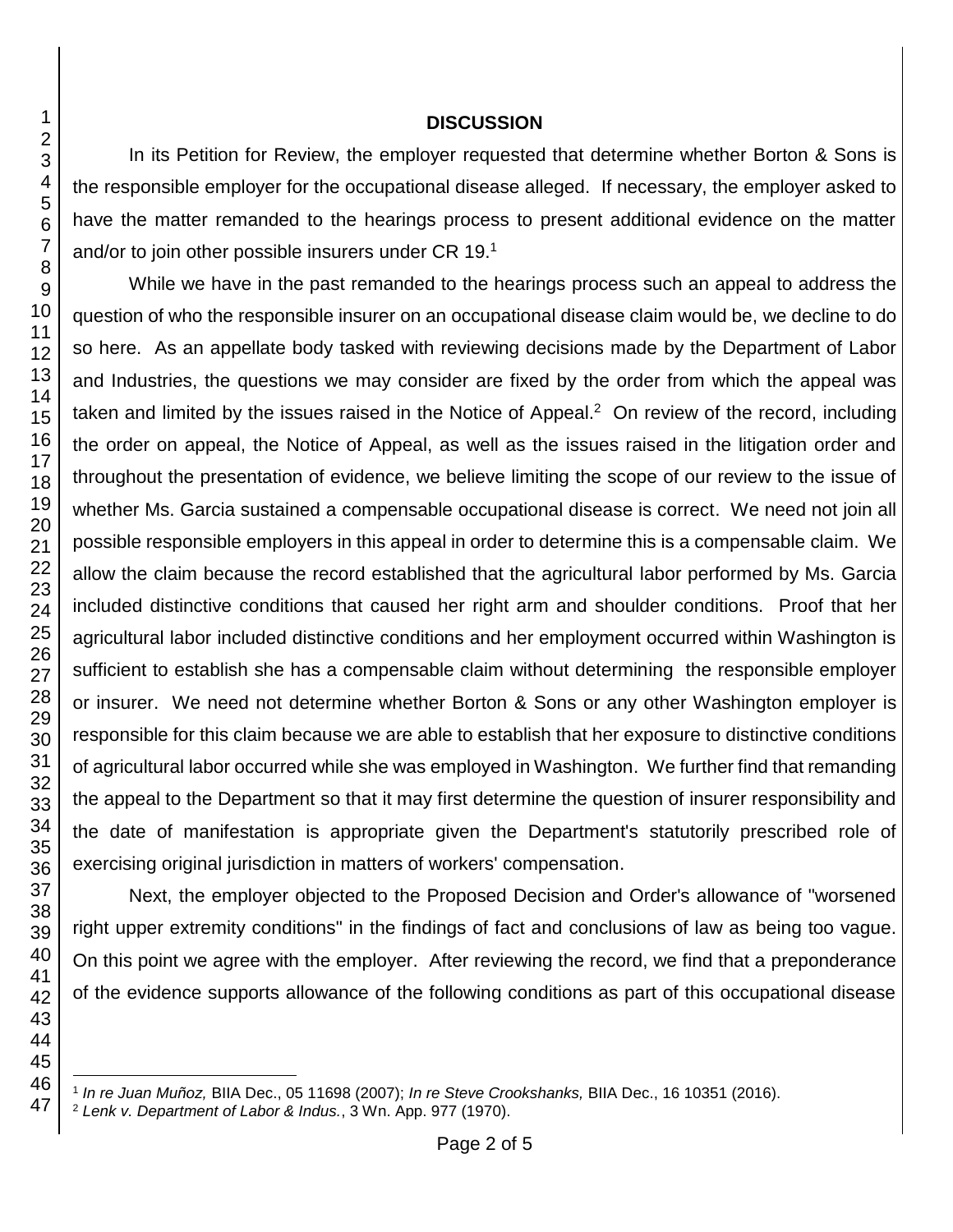claim: right shoulder sprain/strain, chronic bursitis, chronic tendonitis, carpel tunnel syndrome, tenosynovitis, and chronic tendinopathy.

## **DECISION**

In Docket No. 16 23157, the claimant, Maria M. Garcia Gomez, filed an appeal with the Board of Industrial Insurance Appeals on November 22, 2016, from an order of the Department of Labor and Industries dated October 28, 2016. In this order, the Department affirmed a prior order dated June 29, 2016, denying Ms. Garcia's claim as neither an industrial injury nor an occupational disease. This order is incorrect and is reversed and remanded.

## **FINDINGS OF FACT**

- 1. On January 10, 2017, an industrial appeals judge certified that the parties agreed to include the Jurisdictional History in the Board record solely for jurisdictional purposes.
- 2. Maria M. Garcia Gomez worked as an agricultural laborer for approximately 18 different employers between 2012 and February 2, 2016, the date she filed her claim for benefits. Her job duties varied somewhat depending on her employer and on the season, but generally included picking and thinning fruit; pruning, tying, and training tree limbs; pinching and shearing blossoms; placing and sorting vegetables on conveyor belts; pulling onions from the ground and cutting their tops off; and stapling labels onto wooden crates. These tasks would be repeated throughout the course of the workday, which was between 8 to 12 hours a day, 5 days a week. These repetitive duties constitute distinctive conditions of employment.
- 3. Ms. Garcia's conditions diagnosed as right shoulder sprain/strain, chronic bursitis, chronic tendonitis, carpel tunnel syndrome, tenosynovitis, and chronic tendinopathy arose naturally and proximately out of distinctive conditions of her employment.

## **CONCLUSIONS OF LAW**

- 1. The Board of Industrial Insurance Appeals has jurisdiction over the parties and subject matter in this appeal.
- 2. Maria M. Garcia Gomez's conditions diagnosed as right shoulder sprain/strain, chronic bursitis, chronic tendonitis, carpel tunnel syndrome, tenosynovitis, and chronic tendinopathy constitute an occupational disease within the meaning of RCW 51.08.140.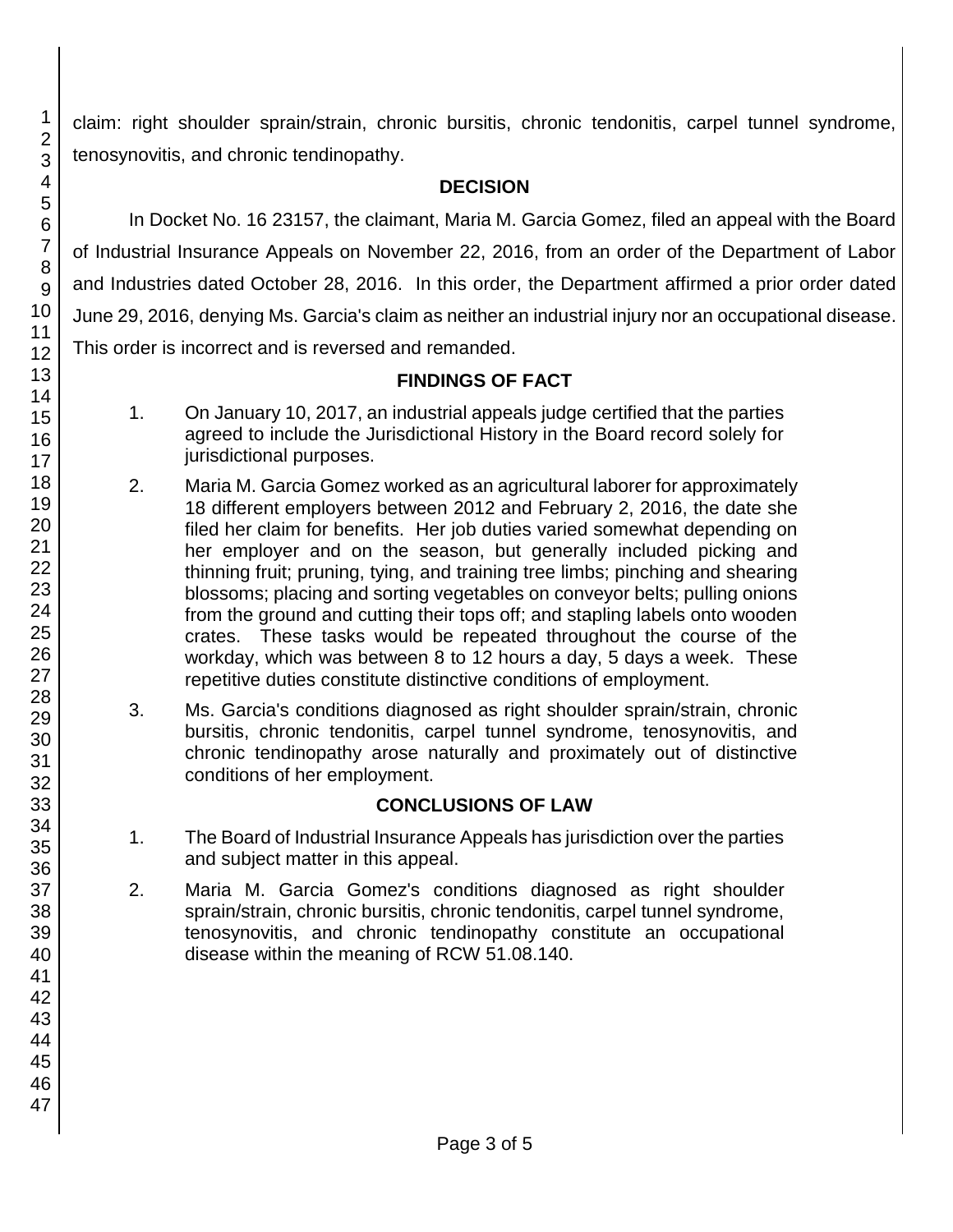3. The Department order dated October 28, 2016, is incorrect and is reversed. The claim is remanded to the Department to issue an order allowing the claim and taking such further action as is indicated under the facts and the law.

Dated: January 31, 2018.

BOARD OF INDUSTRIAL INSURANCE APPEALS<br>
LINDA L. WILLIAMS, Chairperson ILLIAMS, Chairperson

**YERTY, JR., Member**